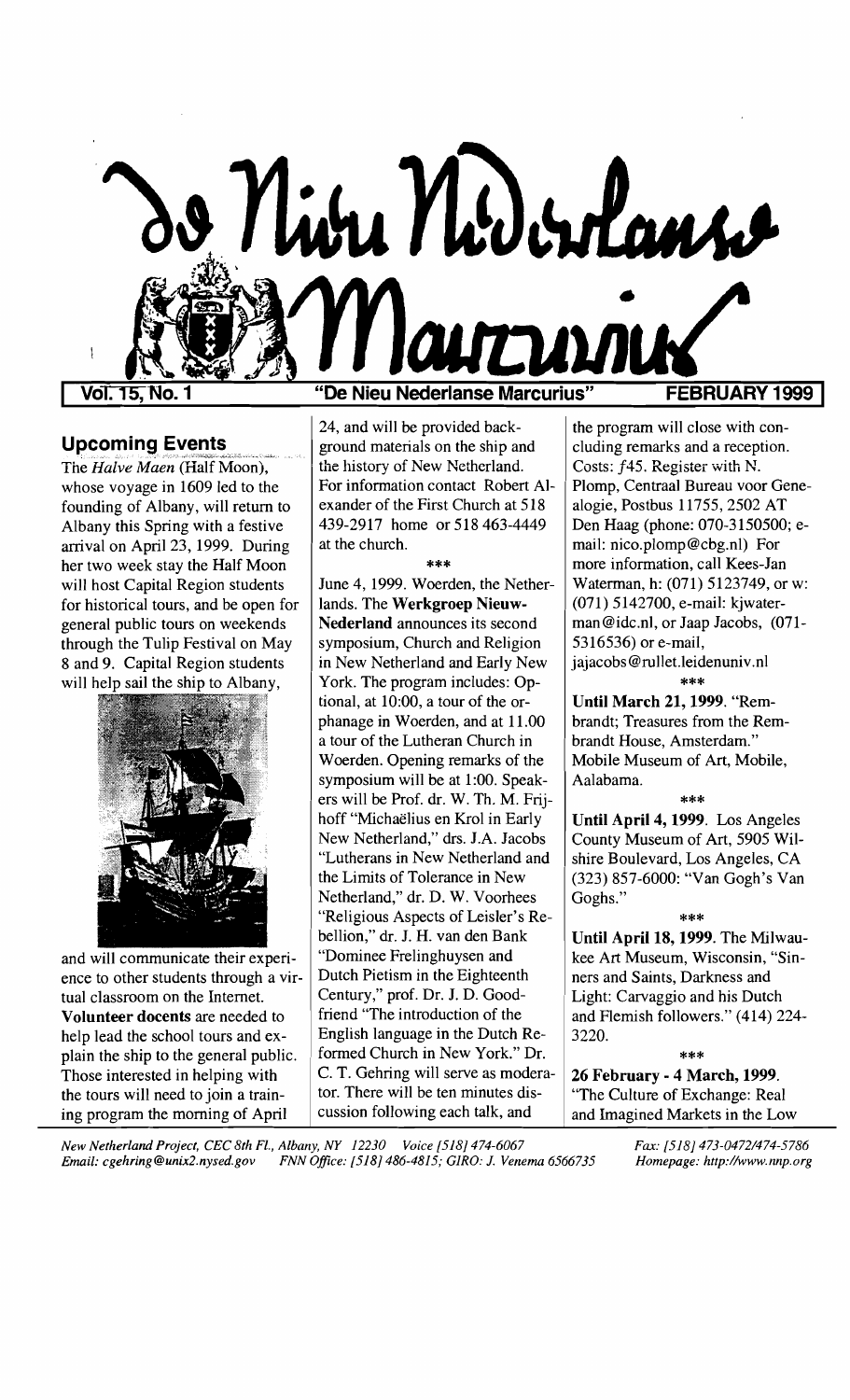# De Nieu Nederlanse Marcurius.

Countries, 1500-1800." See our  $\parallel$  rington, IL 60010; tel: 1-888-382- Saved from developers by the Paswebsite for the complete program.  $\begin{array}{c} \n \end{array}$  771.

calendar for the New Netherland 18 September, 1999. Mark your Project's 22d annual **Rensselaers-**  $\vert$  Want to read Dutch-language print  $\vert$  the barn as his studio), it is now wijck Seminar. The theme will be "New Netherland through the decades." Five speakers will present papers on the anniversary of significant events and episodes in the colony's history. Dr. Paul Otto will speak about Hudson's explorations in 1609; Dr. Oliver Rink will dis-  $\int$  Gazet van Antwerpen <gva.be> **News from the FNN** cuss the debate over the Freedoms Libelle <libelle.n1> *Save the dates:*  and Exemptions of 1629; Dr. Wim  $\parallel$  Margriet <**margriet.nl**>  $\parallel$  On April 7, 1999 in conjunction Klooster will focus on the signifi-  $\vert$  De Morgen <demorgen.be>  $\vert$  with a lecture by Peter Rose for the cance of the opening up of the  $|NRC$  Handelsblad  $\langle nrc.nl \rangle$   $|S$ mithsonian, to be held at the Nethtrade in 1639; Peter Christoph will  $\left|$  Het Parool <parool.nl>  $\left|$  erlands Embassy in Washington, address the beginnings of the Lu-  $\vert$  De Standaard <**standaard.be**>  $\vert$  D.C., the first Chapter of the theran church in 1649; and Dr.  $\begin{array}{|l|l|}\n\hline\n\end{array}$  De Telegraaf <**telegraaf.nl>**  $\begin{array}{|l|l|}\n\hline\n\end{array}$  Friends of New Netherland will be Charles Gehring will discuss the Trouw <**trouw.nl>** inaugurated. Trustee Coen ramifications of Augustijn Her-<br>  $\vert$  De Volkskrant <volkskrant.nl><br>
is organizing and will chair this man's mission to Maryland in <br>1659. Chapter. The Friends are grateful<br>to Ambassador Vos and Ms.

# Research requests

New member, Delta Capt. Kurt wife and three children, sailed **Further information about this** from Holland on *De Bontekoe* on **Historical Sites** event will follow.<br>April 16, 1660. Known progenitor, **Historical Sites** Moved by **Products**: We are pleased to an-April 16, 1660. Known progenitor, The Wortendyke New World Products: We are pleased to an-<br>Pieter Pietersse 2 married Rebecca Dutch Born Historic Site is agen. nounce an advance offering of a dies military info (troop move-<br>ment orders, pay records,<br>provisioning, housing of soldiers<br>and their families, etc.) or any<br>different county, NJ. The barries and their families, etc.) or any<br>the Wortendyke family as a bar other info is appreciated. Respond<br>in English or Dutch. Kurt H. we sell the remained in use as a sum wrapped packs of 10 cards and en-

media but can't afford the price or, maybe, can't even find a place to buy them? Then log on to the following addresses for a variety of publications from the Netherlands and Belgium (NB www is understood):



was sold. It remained in use as a  $\left\{\n \begin{array}{c}\n \text{wrappeu pacs on 10 oz} \\
 \text{velopes are as follows:}\n \end{array}\n \right\}$ Brown. 20515 Primrose Ctl, Bar- $\begin{array}{c|c}\n\hline\n\text{bar until the early 20th century.}\n\end{array}$ 

\*\*\* captainkurt@MailExcite.com County Culutural and Historic Affairs Department, and the former **Websites or all interval in the U** owner Mr. Cali (an artist who used protected as a national historic landmark. The bam is on Paskack Road in Park Ridge, NJ. It is open from May 15 - October 15, Wednesday and Sunday afternoons from 1 - 5, and by appointment.

Trouw <trouw.nl> | inaugurated. Trustee Coen Blaauw to Ambassador Vos and Ms. Marion Derckx of the Embassy for their support and hospitality. The annual Alice P. Kenney

Pieter Pietersse 2 married Rebecca<br>
Traphagen in Kingston in 1680.<br>
Linking the two Pieter Pietersse is<br>
the goal. Any help from West In-<br>
farm artifacts and historical infor-<br>
the goal. Any help from West In-<br>
the goal. A

*New Netherland Project, CEC 8th Fl., Albany, NY 12230 Voice [518J474-6067 Fax: [518J 473-0472/474-5786 Email: cgehring@unix2.nysed.gov FNN Office: [518J* 486-4815; *G1RO:* J. *Venema 6566735 Homepage: http://www.nnp.org*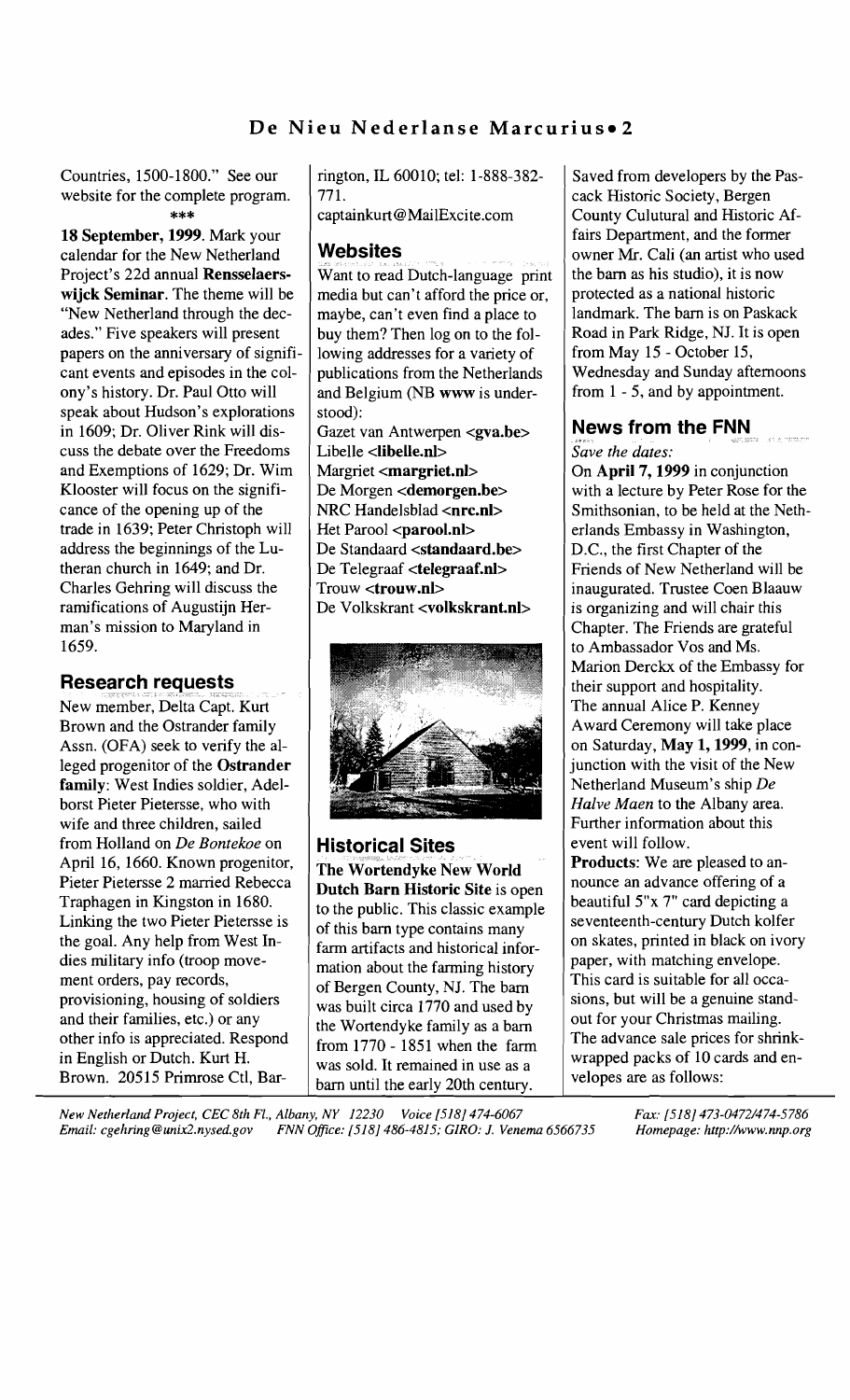# **De Nieu N ed e rl an se Mar c urius** • **3**

1 - 4 packs: \$8.00 each 5 - 9 packs: \$7.00 each 10 packs and up: \$6.50 each Shipping and mailing costs: a minimum of \$3.00

There will be a separate charge for your imprint. We welcome orders for large quantities, which can be shipped non-wrapped as you wish. Please call the FNN office for information. Orders will be filled in early fall. Please allow time for your imprint.

The **Annual General Meeting** was held on January 23 at **Philipse Manor Hall**, a State Historic Site in Yonkers, New York. In attendance were about 40 friends and guests, among them Ms. Lily Talapessy, Cultural Affairs Officer of the Dutch Consulate, and Mr. Winthrop Aldridge, Deputy Commissioner for Historic Preservation of the State of New York. President, Peter J. Paulson, Vice-President, Carol Hageman, chair of the nominating committee, reported that the membership of the Friends of New Netherland elected without dissent the slate of trustees as submitted to them in December. In addition to Mr. Paulson and Mrs. Hageman, the new Board consists of John van Schaick, treasurer; Elisabeth Funk, secretary; and the

following trustees: Coen Blaauw, Andrew Brink, Anneke Bull, William Crotty, Robert Dolfi, Dorothy Holt, Rev. William J. F. Lydecker; E. Kathleen Lyon; Peter G. Rose, Len Tantillo, Virginy Thole, Fred Tibbitts, and Tara van den Hout. Treasurer John van Schaick reported that matching money was tight because the latest NEH grant came with a smaller outright gift



Kolf player on the ice. ca.1700. Romeyn de Hooghe Rijksprentenkabinet, Amsterdam

## than usual.

Corporate Circle chair Peter Rose reported that the renewal rate of Corporate Circle members, 19 to date, was 100%. The 1998 contributions totaled \$23,000, which are matched by the NEH grant. In addition, four members donated goods

and services. The chair thanked Consul General Bob Hiensch, Ms. Lily Talapessy, and Mr. Frank Ligtvoet for their continued strong support.

NNP Director Gehring reported on the state of the Project. Three new volumes are now ready for publication, one of them dedicated to the late Mrs. Doris Quinn. Steve McDaniel, a Utah volunteer, is scanning the first volume of *A Beautiful and Fruitful Place*, which will be placed on the website <nnp.org> as it becomes available. New features at the web-site include a [time line and a calendar](http:/www.nnp.org/more.html) of events; soon [original documents](http://www.nnp.org/documents/index.shtml) will begin to appear, with a transcription, translation, and commentary. Dr. Gehring introduced Mrs. Anna Glenn Vietor, Directress General of the Holland Dames, who support the Project's educational packages for primary and secondary schools on the history of New Netherland.

After the meeting, Dr. Alix Schnee, Director of Philipse Manor Hall, guided the Friends on an informative tour of the mansion. The Friends of New Netherland are grateful to Dr. Schnee and her staff for their warm hospitality.

# **Totidem Verbis**

Albany has seen much archaelogical activity in the last decade. Past issues of the Marcurius have dealt with specific sites and problems. This issue will reprint a recent article from **The Daily Gazette** (February 18, 1999) under the heading "Archaeological dustup leads to better projects," which addresses the current relationship between archaeologist and developer. The reporter was Teresa Novellino; the map was drawn by G. M. Matusic for **The Daily Gazette**.

 **ALBANY** - Two years ago, a fight over digging for Dutch artifacts at the state Dormitory Authority building site grabbed headlines, caught the eye of the New York Archaeological Council, then landed

on a court docket.

 But the brouhaha over that dig which was subsequently settled out of court - yielded unexpected fruit for archaeologists. "Since this controversy occurred,

all of the state agencies have been more responsive and more attentive when it comes to archaeology," said Robert Kuhn, historic preservation program coordinator for the State Office of Parks, Rec-

*New Netherland Project, CEC 8th Fl., Albany, NY 12230 Voice [518] 474-6067 Fax: [518] 473-0472/474-5786 Email: [cgehring@unix2.nysed.gov](mailto:cgehring@unix2.nysd.gov) FNN Office: [518] 486-4815; GIRO: J. Venema 6566735 Homepage: http://www.nnp.org*